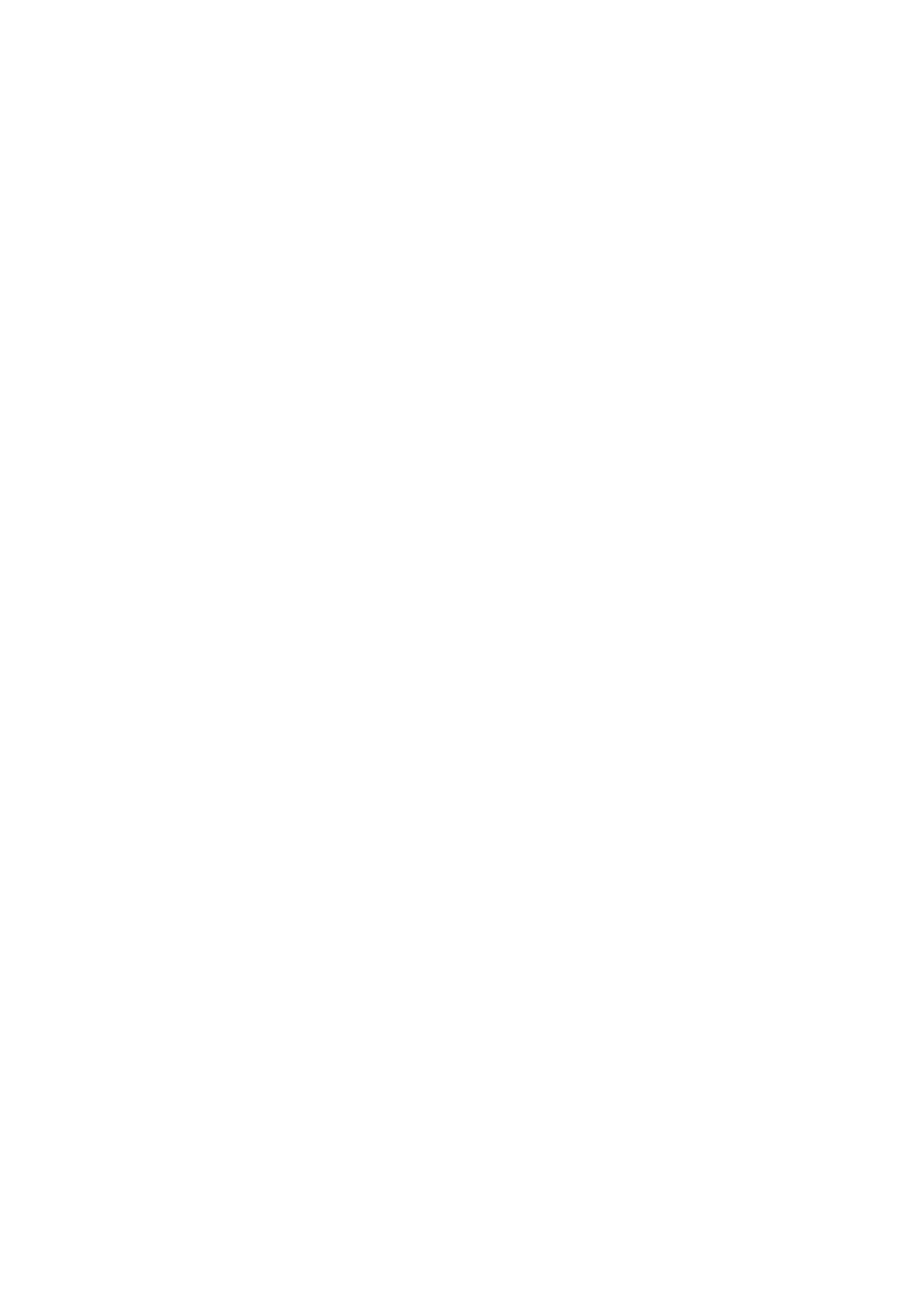#### **Preamble**

A Policy Workshop to discuss (1) the state of research into restorative justice, (2) future avenues for research, and (3) the means by which academic research could improve the work of restorative justice practitioners, service providers, commissioning bodies and communities took place on 22 June 2015. The workshop was commissioned by Dr Rupert Higham (Lecturer, Faculty of Education, Cambridge University), who also chaired the event, and the Restorative Justice Council (RJC), the independent third sector membership body for the field of restorative practice. The workshop was funded by the ESRC Impact Accelerator Account.

#### **Aims of the workshop**

- 1. To bring together participants from a range of disciplines to consider:
	- a. how existing research into restorative justice can be further developed,
	- b. how research conducted in other disciplines might be able to add new perspectives;
- 2. To consider how existing and future research might be applied to improve the work of restorative justice practitioners, service providers, commissioning bodies and communities affected by conflict and crime.

#### **Questions addressed during the workshop**

- 1. What do we mean by *restorative* justice? What are we seeking to 'restore' to victims?
- 2. How do we measure and evaluate the impact and effectiveness of restorative processes?
- 3. How do we 'restore' with sensitivity to cultural and community contexts?
- 4. How do national, societal experiences of restoration differ from individual experiences and processes? How can we mediate between these two levels?
- 5. What obstacles (conceptual, practical, political) are there to increasing the impact of the evidential case for the use of restorative justice at a policy level?
- 6. What is the nature of the discourse (popular, media, governmental) around restorative justice? What might we wish it to be, and how might we achieve that transition?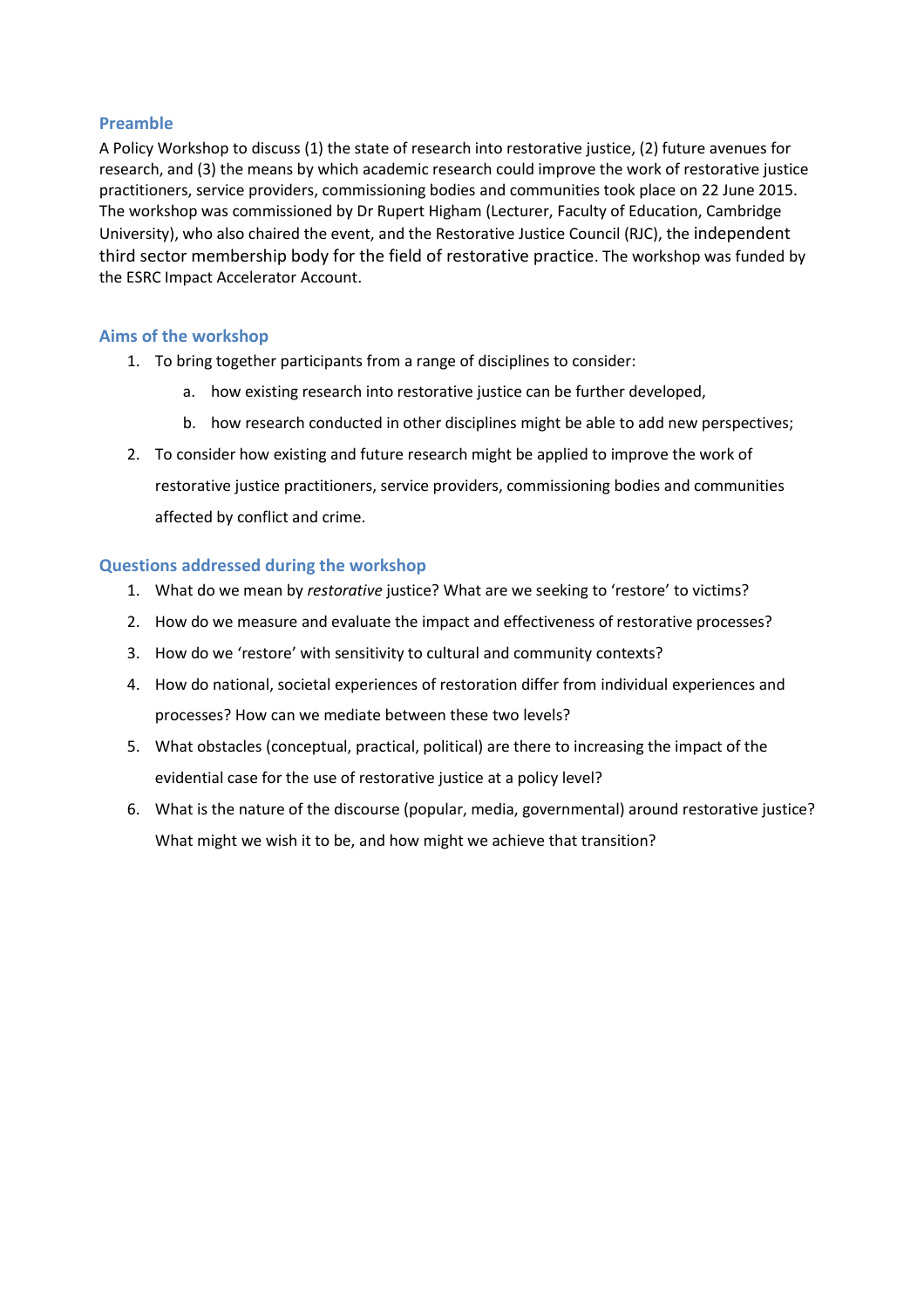#### **Presentations**

Five minute presentations from selected inter-disciplinary speakers to provide context for the discussion, demonstrate the breadth of disciplinary perspectives on RJ, and suggest potential lines of further discussion.

- **Rupert Higham** advised delegates to place disciplinary expertise on the 'backburner' and to engage in exploratory talk, to discuss what we don't know yet with an emphasis on responding to elements of the discussion which were unexpected.
- **Jon Collins** explained the role of the RJC, the independent third sector membership body for the field of restorative practice. RJC provides quality assurance and a national voice advocating for the widespread use of all forms of restorative practice, including restorative justice.
- **Lawrence Sherman** emphasized that despite better standards of evidence available for government action, evidence doesn't have as large an impact on policy as it should – 'it doesn't have political oomph'.
- **Hilary Cremin** noted that for RJ to work we need to think about contexts. In education, we have to think of the role of schools and what is appropriate in that context. It is useful to see RJ as part of a spectrum of responses, as part of a process. RJ can never be an umbrella approach to discipline in school. A particular difficulty in this context is that RJ implies a reaction to a conflict, but schools need to build up a framework to prevent conflict in the first place.
- **Mónica Figueroa** works on racism in South America. There is the potential for RJ in addressing experiences of racism and racist practices. There is a potential role for RJ to help bridge academia and activism. In South American context, racism isn't perceived as a problem, RJ could help build a case to challenge that perception.
- **Ewen McKinnon** noted 'well-being' is about 'experience'; it's people's experience measured against their actual circumstances. He drew attention to the question of what RJ is seeking to 'restore'. A lot of areas of government action are about 'restoring' people back to a 'set point' (e.g. family courts).

## **Break out session 1: How might an interdisciplinary approach best impact on theory, policy, practice and research in the field of Restorative Justice?**

Delegates were divided into three cross-disciplinary groups:

- **Group 1**
- Jon Collins
- Hilary Cremin
- Robert Doubleday
- Mónica Figueroa
- Johanna Riha
- Lawrence Sherman
- **Group 2**
- Shailaja Fennell
- Alex Guilherme
- 
- 
- 
- 
- **Group 3**
- Marla Fuchs
- Loraine Gelsthorpe
- Dani Gover
- Rupert Higham
- Chris Kaplonski
- Ewen McKinnon

#### **Summary of group discussions**

RJ is for individuals, but also for communities. Poverty, identity, and culture all clash in RJ process which provides a space for dialogue and expression.

#### **The** *meaning* **of 'restoration'**

Restoration can be a political process, a process of bringing people together. Why do you get collective action in some cases, and not in others? There are separate ideas of restoration in civil law, in criminal law, constitutional law, and in 'truth and reconciliation'.

- 
- 
- Thomas Miley
- Luke Roberts
- Thomas Rodger
- Heather Strang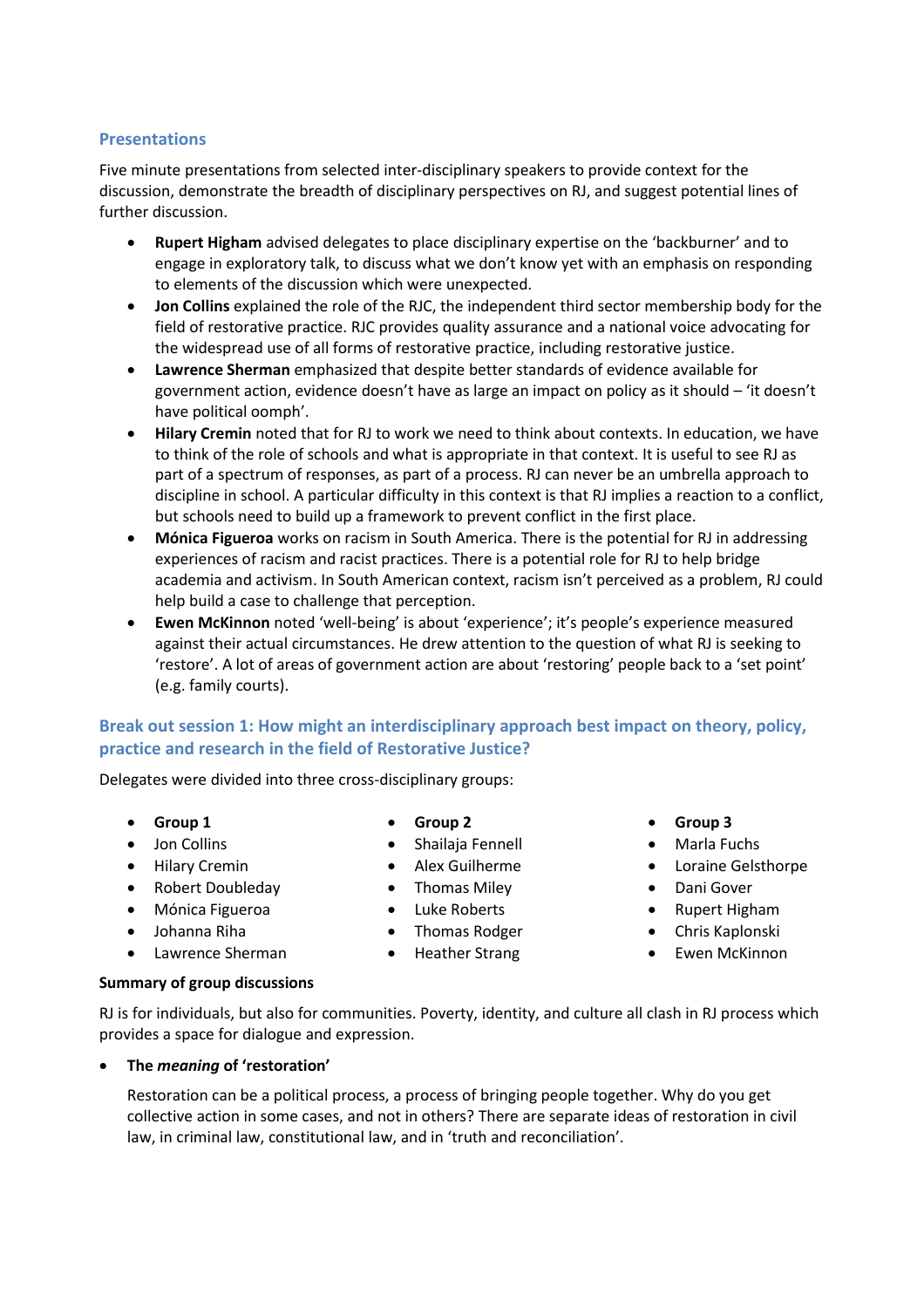#### *Who* **do we 'restore'?**

- Is it possible to provide restoration for a community, rather than an individual? How do people who are part of systemic generational disadvantage understand their loss?
- 'Forgiveness' requires 'the forgiven' the political issues can seem very different a generation down the line. There are two levels, the individual and the community who can benefit from RJ, but negotiating the two is difficult.

#### *How* **we 'restore'?**

- If you live in poverty for a generation, then you learn to accept it. How do we know the process of being disenfranchised hasn't changed what they will accept? In aftermath of South Asia tsunami, individuals wanted the nature of their restoration to take account of their status within the community. RJ is always relative – is it *better* than what we do now?
- Language of restoration can in an educational context criminalise students, bringing in legal language to the schoolroom.
- You need to be careful about how RJ is positioned in communities to avoid it being seen as another tokenistic activity in 'participation'. Need to rethink 'public spaces' (schools, parks, etc.) to enable wide participation with emotional restoration.

#### *What* **do we restore?**

Focus on 'emotional', rather than 'material', restoration. Research suggests emotional restoration is by far the most important thing for victims (though they accept material, if RJ process fails).

#### **How can we measure RJ?**

Possibility for new measures for well-being. How can we measure the 'distance travelled' in harm reduction.

#### **How can we implement RJ?**

- National Citizenship Service could be useful in promoting social mixing and positive belonging.
- What can we think of as a 'restorative community'? 'Community of care' created by participants.
- **Should RJ be activated pre or post-conviction?**

#### **Who do you target RJ at?**

- How is a victim defined? Local/social definitions? There is a scope of victimhood how large can the circle be?
- Perpetrators may have been victims themselves in turn. The *prima facie* problem may not be the underlying problem.
- What is the inter-generational impact of violence?

#### **Other questions emerging from the discussions**

- 1. Can RJ be used to create/convene a community?
- 2. Are we 'restoring' or 'transforming' through RJ?
- 3. Who has the authority to 'restore'?
- 4. Can we think of RJ as a preventative measure, rather than an early intervention?
- 5. Who is a victim?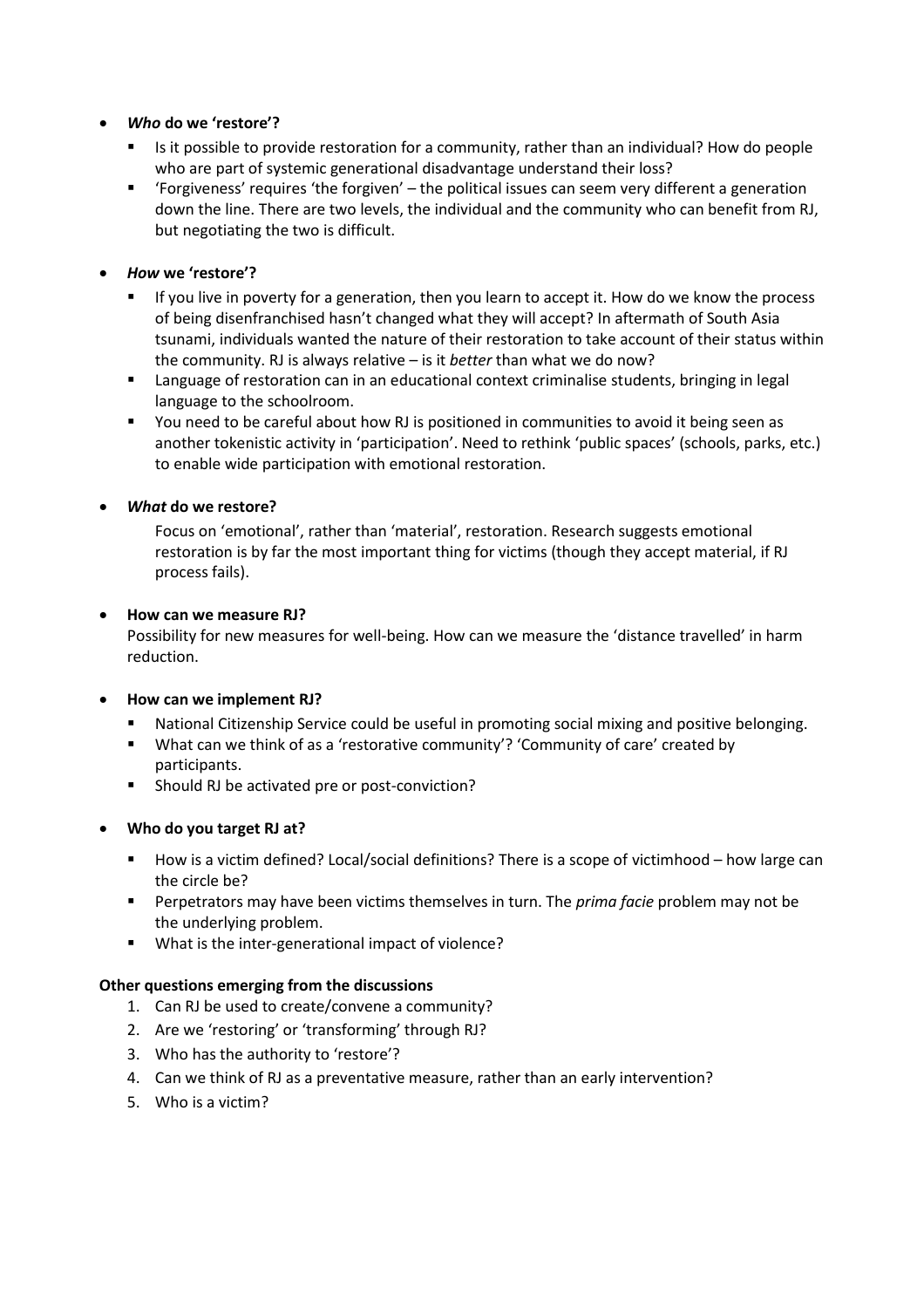## **Plenary discussion: What different strategies might we pursue in advancing RJ theory, policy, practice and research?**

The discussion focused on practical solutions:

## **RJ at different levels**

We need to think across scales, from national to individual. The difficulty is creating one big theory which accounts for national and individual scales of RJ.

- There are similar basic principles in RJ and transitional justice, the desire to put things right.
- There can be a disjuncture between national narrative of reconciliation and community reconciliation.
- The criminal law level and wider political/sociological level aren't divided, they're answering different questions.
- There is a tension between thinking about criminal justice and the individual involved, against the structural injustices. If you were to look hard at what would make the intervention effective for individuals, the broader political/sociological context must be reflected as well – what are the different ways people are required to admit their crime, where do they position their question in the broader context?

#### **How to conduct RJ**

- Trust is important (between people; with state), with wide-ranging impacts. There is an impact on, for example, the economy (transaction costs high if low trust). RJ could add trust to the system.
- Northern Ireland peace agreement transformed culture, with highly visible RJ among young people. Trust was perhaps a part of that transition.
- How can RJ be made safer? There is an issue of 'shaming', particularly in the context of schools. There are ways of making language better and more familiar in education systems so that RJ is something people feel they have more recourse to, or respect for.

**Measuring success of RJ - what are the indicators of RJ beyond classic offender outcomes?**

 'Well-being' – more difficult to measure increase of positive factors than reduction of negative factors – how do you capture a sense of 'thriving'? Could be a useful avenue of research. Government is interested in the impact of RJ on the offender. There is an issue of timing in this, RJ impact on offender can be cumulative.

#### **Obstacles to implementing RJ**

- Criminalising communities: elite crimes aren't dealt with restoratively need to guard against a situation where RJ is used to hold the disenfranchised accountable for their crimes.
- $\blacksquare$  We need to think about who the victim is is a victim of domestic violence a child who has witnessed it – how does RJ support them?
- **EXECT** Legal requirement to sign a full confession can stop people from accessing RJ (i.e. the incentive for not commenting at all and stonewalling the process until the case is dismissed is too high).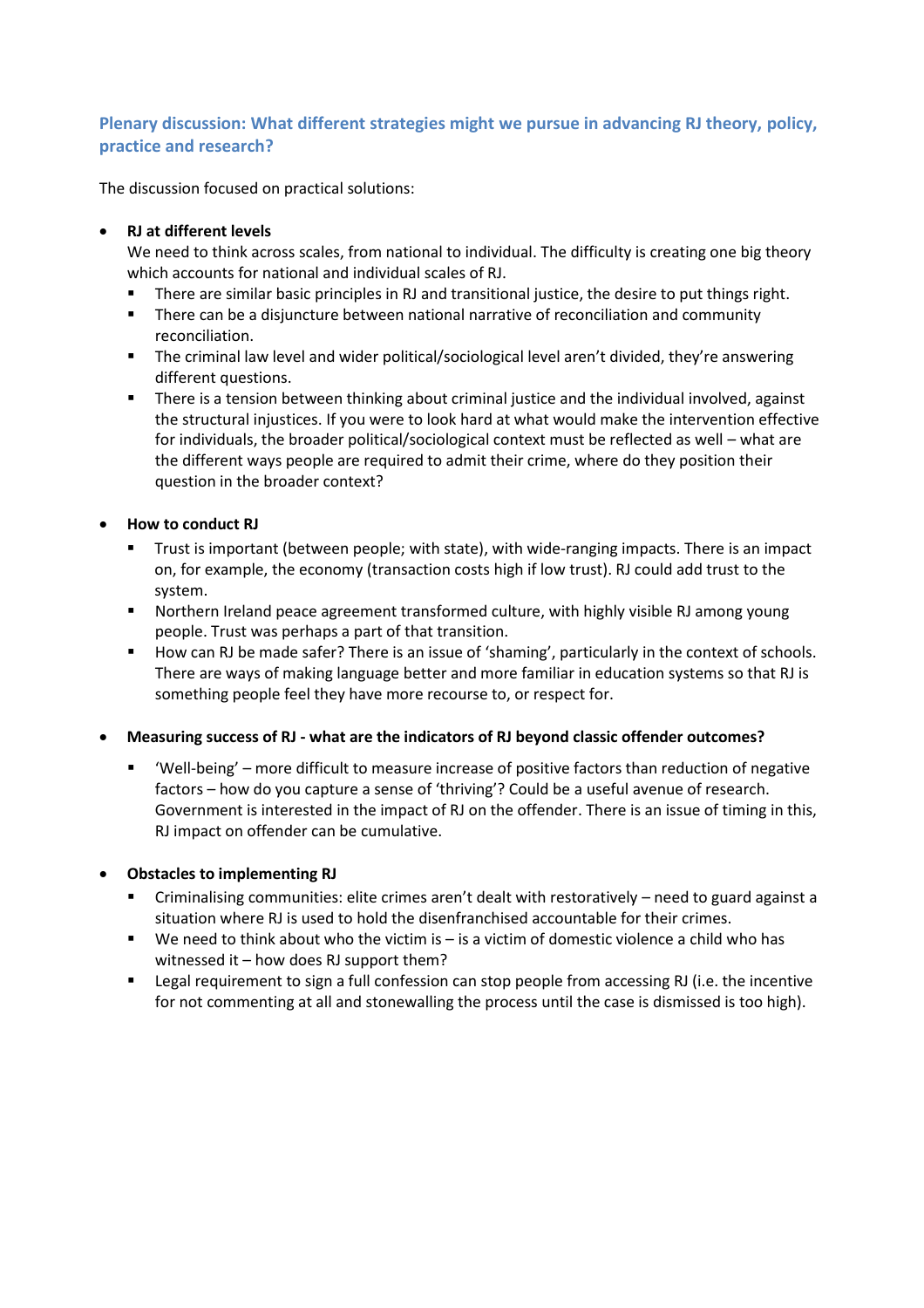- **How do we transition between research and policy outcomes?**
	- Research needs to be done on how we can broaden access to RJ for victims, and that needs to start with changing statute. What are the barriers to the use of this evidence in policy, to preventing its twisting?
	- Associated research could be useful into how government provides areas of opportunity to get new thinking implanted into the policy-making process – what are the structural requirements we need to account for?

## **Breakout session 2: Consideration of next steps and joint action**

Discussion groups focused on the existing and future state of (1) evidence for RJ; (2) RJ and the national discourse; and (3) RJ and issues of equality.

#### **Summary of group discussions**

Where is the national discourse at the moment? Where would we like it to be? How can we assist the transition?

#### **Perception of RJ**

RJ is portrayed in the media as the 'soft' option which will lead to mitigation and reduced sentences.

#### **Barriers to progress**

- Government reluctance to take radical steps. For example, speed awareness courses replacing traditional prosecutions is opposed, partly on account of cost. Politicians are interested in tapping into what they think people want, over the evidence.
- Larger issue that if the Civil Service can't achieve change, it rhetorically demotes the issue and hopes it dies down. In terms of RJ, you get a situation where people say they want to put victim at centre of the justice system, but nothing is done.

#### **Means of progress**

- You can change cultural perception of RJ so that it doesn't seem a 'soft touch' in a way that avoids policy. Consider Citizenship lessons, you seed a concept of accountability to the community. Start early at school, create 'muscle memory', kids will bring language of RJ into the home
	- $\circ$  Issue: it would end up in the elite schools. Applying RJ to troubled schools might have large benefit, but difficult convincing teachers who have a huge number of challenges already.
	- o On-going trial of pre-sentence RJ. RJC running an event for judiciary in October, hope to build a good argument for pre-sentence RJ by then.
	- o Possible to use the probation department to initiate an RJ conference, instead of the judiciary. You need an RJ unit – it should be attached to probation, but it could also be the judiciary.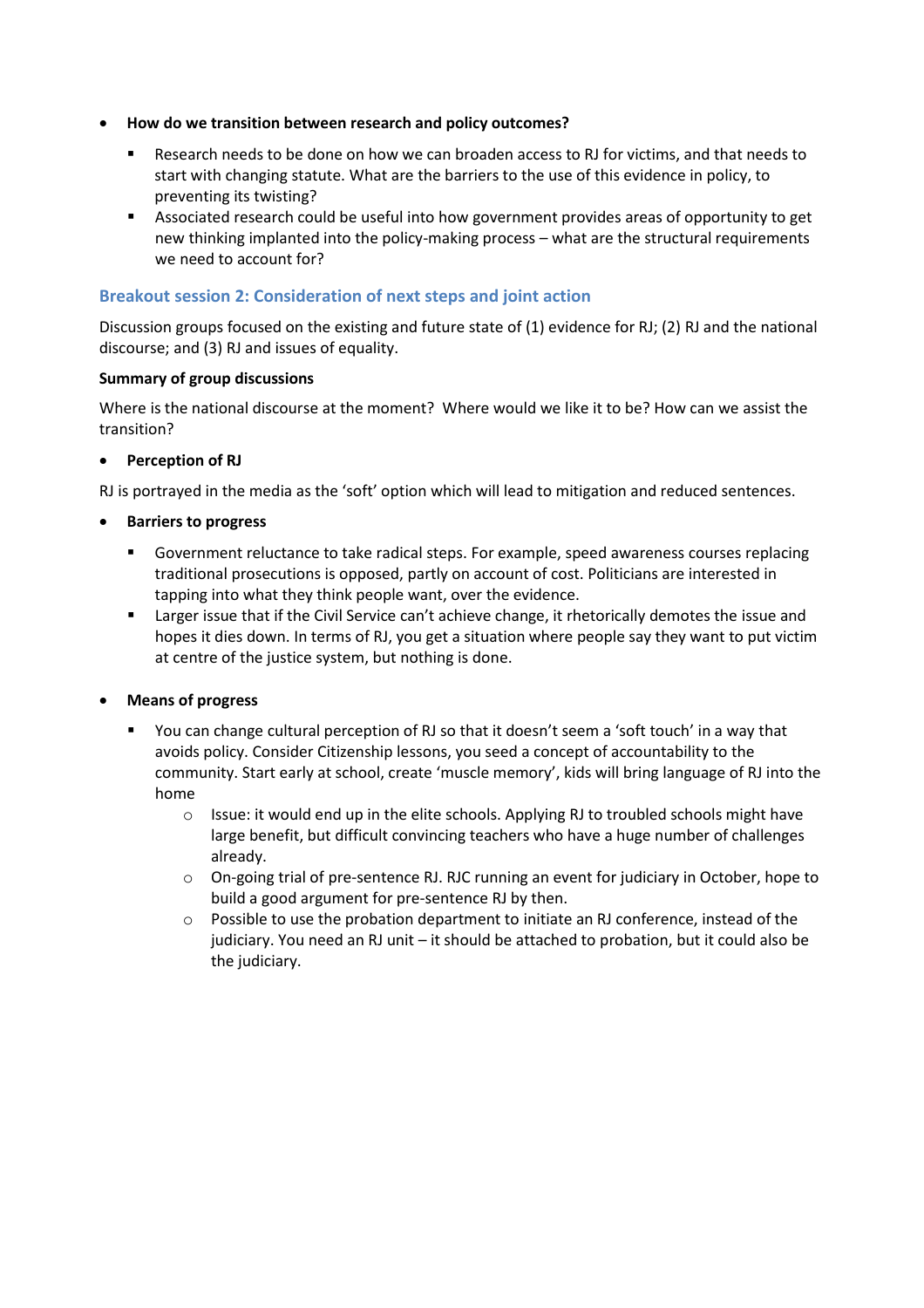## **Final discussion**

- **How to change discourses**
	- There is a new government emphasis on values-based education, building in empathy early, but framing will be important – the term 'grit' is now better than 'well-being'.
		- o Capturing the transmission of 'values' in transcripts, videos, etc to show Minister what's effective and popular is a good approach.
	- Sciencewise has a budget to investigate areas of controversial policy to evaluate public perceptions.
		- $\circ$  Perhaps role for 'deliberative polling' create focus groups which can be informed over the course of a weekend on a policy/subject area, and track how their opinions change – distinction between value responses, and those informed by evidence.
	- To counter-act narrative of 'soft touch', ideas of 'catharsis' and/or 'healing' could be used. There is a public understanding of high emotion and drama which could be used.
		- Sciencewise would be a keen partner for this research. Would need another sponsor inside or outside of government – Ministry of Justice?
			- Could we use friends in the media? Guardian sponsored an inquiry into the riots?
			- **Problem of playing into the 'soft v. hard' narrative. It plays into the public** imagination/understanding, but RJ's place in that is hard to articulate clearly and simple. RJC try to tell the story of putting the victim at the heart of the justice system.

#### **Reconciling communities**

- Could RJ be used to break cycle of BAME communities caught in the justice system?
- The need to reconcile community and sense of self. Need to look at how communities want hierarchy, and how RJ plays into it.
- **•** Devolving justice to communities there is a big push to devolve power to communities, e.g. planning.
	- $\circ$  Trust in system is important in South Africa, the government lacked legitimacy, and so delegated authority to informal courts.
		- Similar in UK. Volunteers take part in neighbourhood justice panels, though there is a question of the representativeness of the volunteers – are perpetrators looking at the same kind of people as they do in regular courts.
	- o Problem of devolving:
		- 'Trojan Horse' effect. You devolve down and communities take responsibility, but what do you do when their actions don't chime with your value systems.
		- Problem in consistency. Common Law based on precedent, RJ based on context – RJ outcomes can vary, while society might require consistency.
- In Mongolia, 'restoring' is about overturning the court case. It's a process which recognizes the justice system works, but that it is being abused. RJ is too personal for the context – the victims of repression will not have been involved (e.g. taking of daughter's teddy bear).
- From perspective of communities, practitioners say it's best not to go in assuming they have the answer. Often, communities have their own RJ mechanisms, e.g. Somali community.